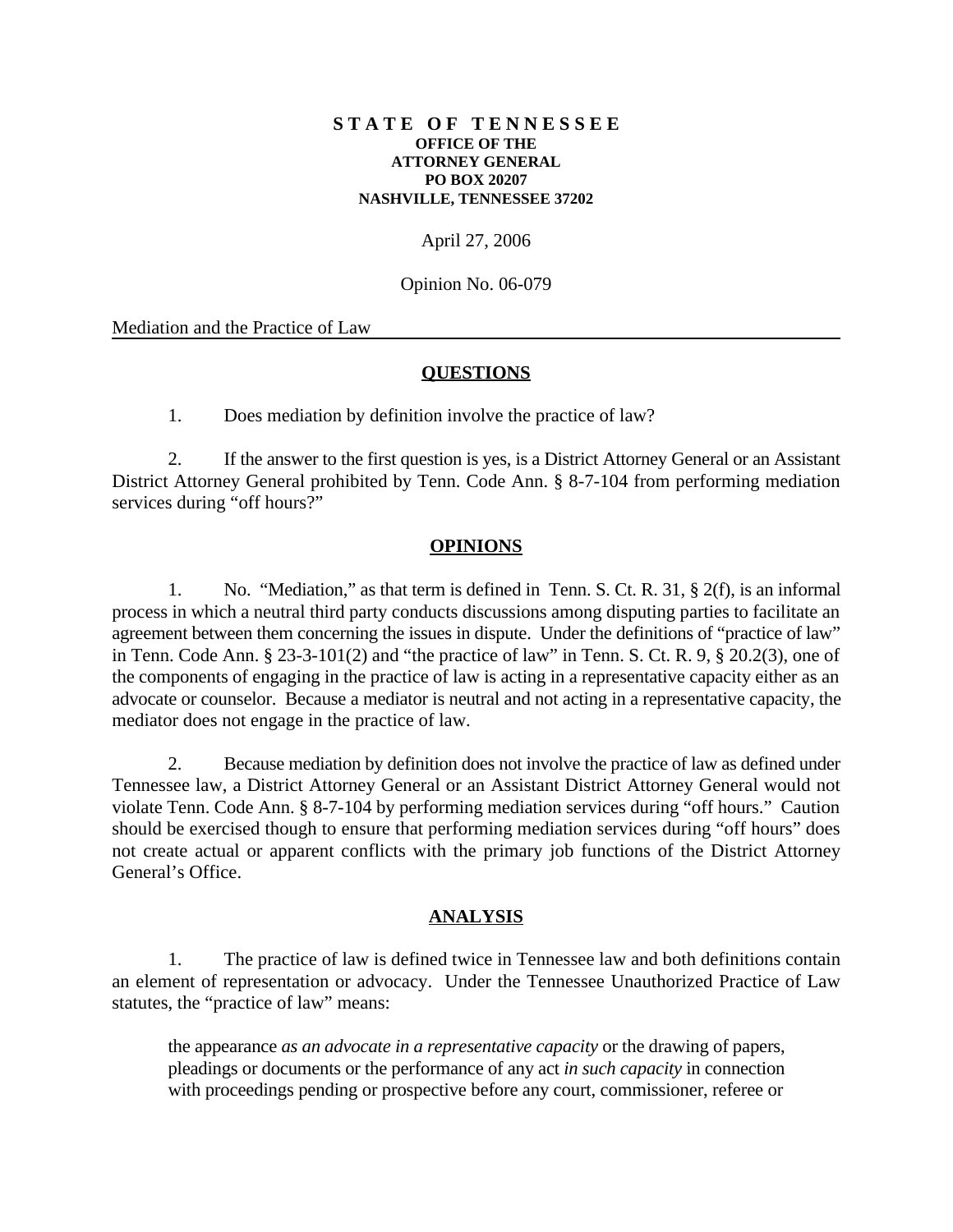any body, board, committee or commission constituted by law or having authority to settle controversies, or the soliciting of clients directly or indirectly to provide such services.

Tenn. Code Ann. § 23-3-101(2) (emphasis added). The Tennessee Supreme Court Rules define the practice of law for purposes of determining who must pay certain periodic assessments. This definition states:

[t]he term, "the practice of law" shall be defined as any service rendered involving legal knowledge or legal advice, *whether of representation, counsel or advocacy*, in or out of court, rendered in respect to the rights, duties, regulations, liabilities or business relations of one requiring the services. It shall encompass all public and private positions in which the attorney may be called upon to examine the law or pass upon the legal effect of any act, document or law.

Tenn. Sup. Ct. R. 9, § 20.2(e) (emphasis added). The plain language of both definitions contemplate action in a representative capacity, either as an advocate for the interests of another or as a counselor concerning a client's rights, obligations or affairs.

Mediation, by contrast, does not involve those elements. The Tennessee Supreme Court Rules define mediation as "an informal process in which a *neutral person* conducts discussions among the disputing parties designed to enable them to reach a mutually acceptable agreement among themselves on all or any part of the issues in dispute." Tenn. Sup. Ct. R. 31, § 2(f) (emphasis added). Likewise, mediation is also defined as a "method of non-binding dispute resolution involving a *neutral third party* who tries to help the disputing parties reach a mutually agreeable solution." BLACK'S LAW DICTIONARY 1003 (8th ed. 2004) (emphasis added). Under these definitions, a mediator is not acting in a representative capacity but, instead neutrally assists parties to a dispute in achieving agreement. It is therefore the opinion of this office that "mediation" as defined above does not constitute the "practice of law."

2. The Tennessee Code states that "[d]istrict attorneys general are prohibited from engaging in the practice of law." Tenn. Code Ann. § 8-7-104. We interpret this prohibition as intended to forbid District Attorneys General and their Assistants from performing legal services for clients outside the scope of their official duties as representatives of the State of Tennessee. Because a mediator as defined above does not engage in the practice of law, a District Attorney General or an Assistant District Attorney General would not violate Tenn. Code Ann. § 8-7-104 by performing mediation services during "off hours."

Although a mediator does not represent the parties to a mediation, certain elements of a mediator's role could conceivably require the mediator "to examine the law or pass upon the legal effect of any act, document or law." Tenn. Sup. Ct. R. 9, § 20.2(e). For example, a mediator arguably has a duty to ascertain whether a party to a mediation understands "how an agreement may adversely affect legal rights or obligations." Tenn. Sup. Ct. R. 31, Appendix A, § 8 (b). Performing such functions would not constitute the "practice of law" as defined in Tenn. Code Ann. § 23-3-

Page 2